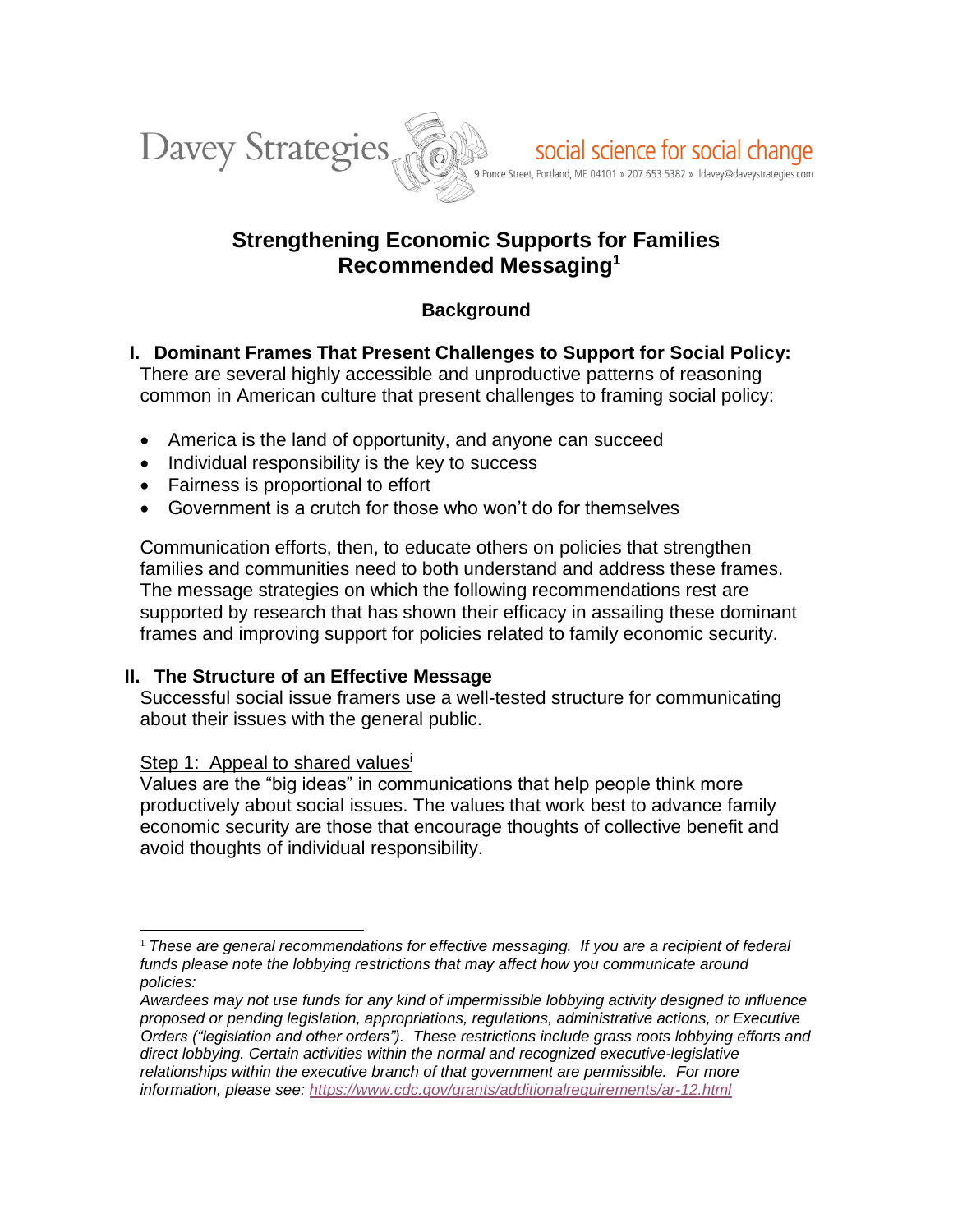These include *Opportunityii, Community (Interdependence)iii , and Ingenuityiv .* Messages should both begin and end with an appeal to shared values.

### Step 2: Tell a causal story<sup>v</sup>

Effective policy messaging relies on *causal stories* that connect the dots from the *cause*, to its *consequences*, and to the proposed *solution(s*). Audiences will be skeptical of how solutions can be accomplished without sufficient detail that allows them to understand how the solution fits the problem. An explanation of the specific policy or program proposal is the final link in the causal story chain.

### **III. Which Values?**

A. Effective Values:

**Opportunity** - The opportunity value emphasizes that some communities face structural barriers to financial security, and that removing these barriers and opening pathways to opportunity – through policy - will have tangible economic and community benefits for us all.

**Interdependence (Community)** - The value of interdependence suggests that what affects one part of the nation/state affects us all. It suggests that we need to give greater support to programs that get people to work together to solve social and economic problems, which helps bond our communities together and deal effectively with the problems communities confront.

**Ingenuity/Innovative thinking** - The ingenuity value expresses that Americans have long relied on ingenuity to solve tough problems - that we face challenges today that demand our creative thinking, and a commitment to working together to address these challenges.

B. Problematic Values Frames:

**Sympathy/Care for the poor** - e.g., "More cuts to safety net programs will leave our most vulnerable even more vulnerable…." Framing economic support policies in terms of compassion or care can easily trigger destructive frames about government (i.e. that government is a crutch for those who won't do for themselves). Further, it can evoke thoughts of charity as the appropriate solution, not public policy.

**Self-sufficiency/Self-reliance frames** - e.g., "We can strengthen our economy by getting people permanently on the road to self-sufficiency." The goal should be interdependence and well-being, not just financial independence. So, helping people contribute to society, improving overall health, etc. need to be brought into the frame. Family economic security can be the OUTCOME, but it should not be the VALUE on which the messaging rests.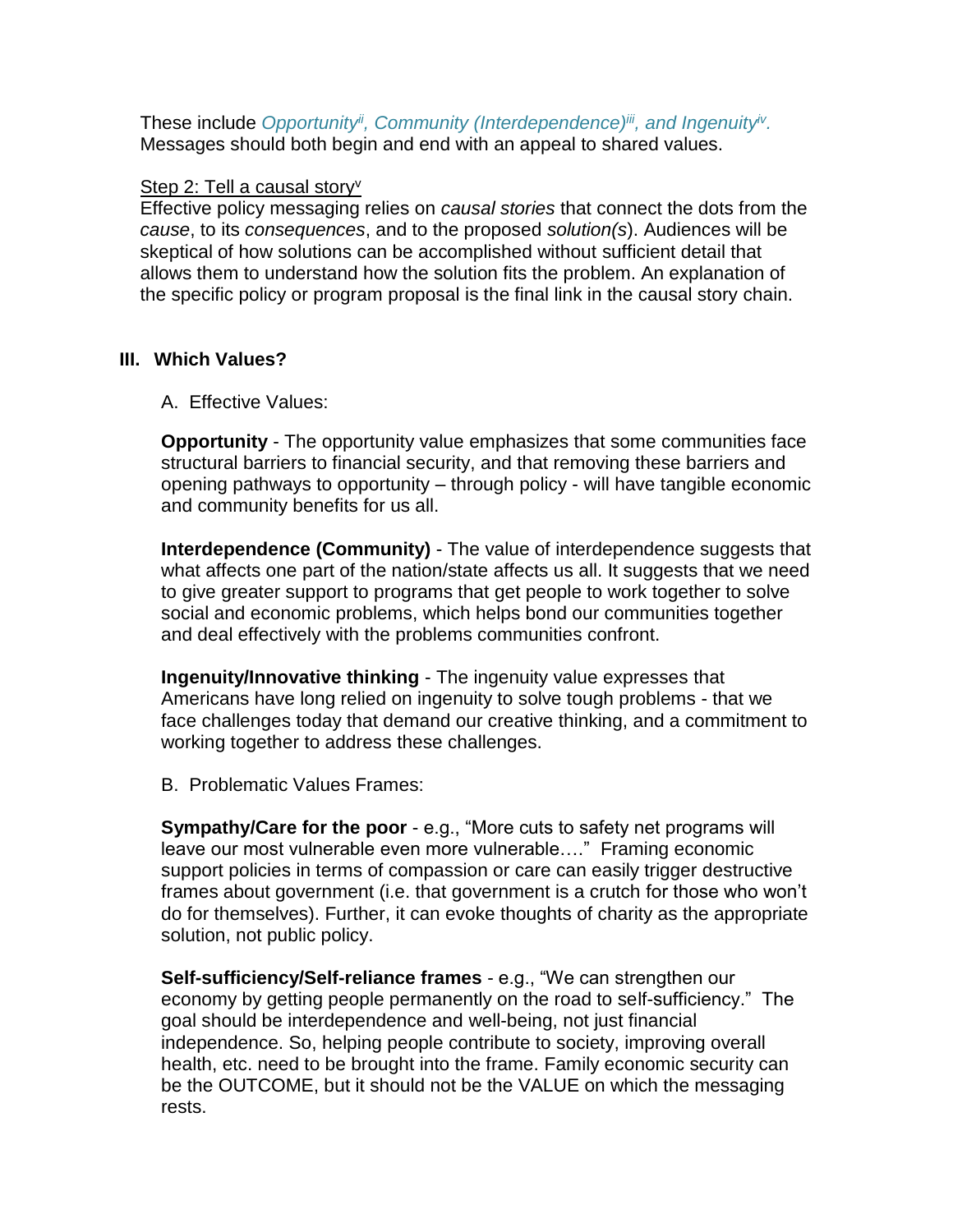**Fairness** - Any "fairness" frame has to move beyond a compassion-based fairness and show that we need to right systemic wrongs; it can't be about achieving fairness in outcomes, but fairness in opportunity.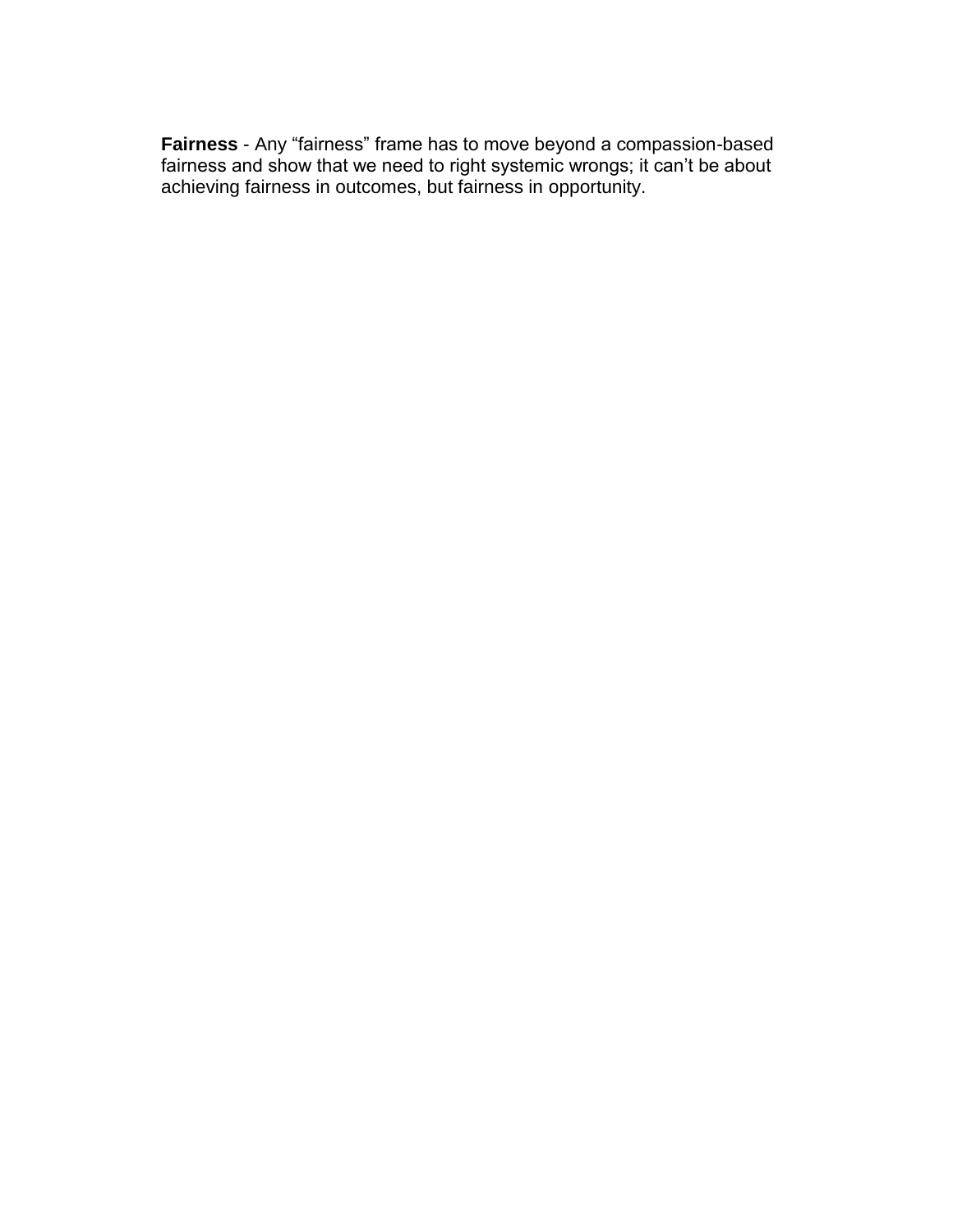

## **Six Key Strategies**

- 1. Begin by appealing to **shared values**: Opportunity, Interdependence (Community), or Ingenuity.
- 2. Tell a **causal story** that connects the dots between systemic causes and their consequences, and leads to a specific policy or program solution. Steer clear of episodic stories that focus on the impacts of the problem on particular individuals or groups.
- 3. Do not make the mistake of talking about inequality in *outcomes* as the issue that must be addressed; it is important to **explain inequality in** *opportunity* as the driver of unequal outcomes. vi
- 4. Make it clear that the **economy is a system that can be influenced**; i.e., that humans have power to influence economic conditions. Since most people don't understand how the economy works, they default to thinking it is uncontrollable and/or cyclical.<sup>vii</sup>
- 5. Widen the lens on attribution of responsibility so it is not only affected groups and policymakers who can envision a role for themselves in solutions.
- 6. **Emphasize the societal benefits** both practical and moral of proposed solutions.<sup>viii</sup> This ensures that the audience's relationship to the problem is connective; it is about "us," not "them."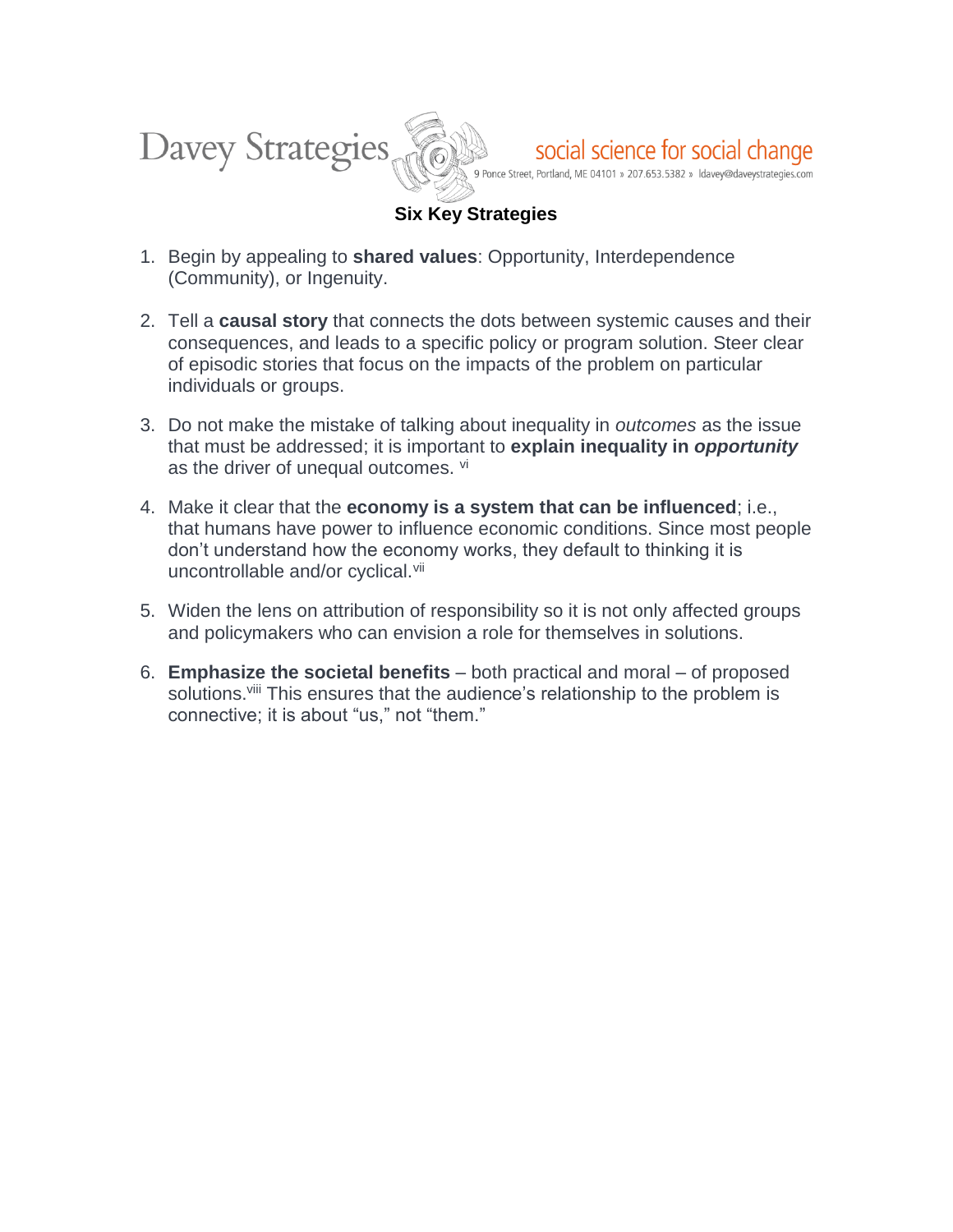

### **Sample Message Templates**

*Note:* While I have provided a sample Value in each example, you should feel free to draw from any of those identified above. Further, in each case, the causal story will need more specifics regarding the unique challenges of your state relevant to family economic security (e.g., being hard hit by the shift from manufacturing to service-sector jobs; reductions in jobs with employer sponsored benefits; lack of affordability/availability of health and child care; particulars of state TANF, EITC, minimum wage, paid leave and other policy trends, etc.).

It is suggested that the CDC "technical package," *Preventing Child Abuse and Neglect: A Technical Package for Policy, Norm and Programmatic Activities,* be consulted for more detail on the rationale and evidence-based approaches to *Strengthen Economic Supports for Families* (see pp. 13-17). ix

### *Policy Area: Strengthening Household Financial Security*

Example 1, EITC and SNAP: *\*Messages for these two policies can have the same values set up and close, with a slightly different causal story.* 

*Value:* The future of [our state] depends on ensuring that the **pathways to opportunity are open and accessible** throughout the state. When we allow *any* community to struggle, that derails progress for all of us.

*Causal Story, EITC:* Right now, many communities face barriers to the resources that strengthen opportunity, such as good paying jobs, affordable housing and quality early care for children. When our public policy doesn't keep pace with the needs of our communities, we can perpetuate hardship instead of strengthen opportunity. The state and federal **EITC** (Earned Income Tax Credit) help lowincome families increase their income while supporting work and offsetting the costs of childcare.

*Causal Story, SNAP:* Right now, many communities face barriers to the resources that strengthen opportunity, as good paying jobs have dwindled and costs of food, housing and other basics has risen. When our public policy doesn't keep pace with the needs of our communities, we can perpetuate hardship instead of strengthen opportunity. That's why facilitating to the federal nutrition assistance program, known as SNAP (or food stamps), are integral to family financial security. Providing food assistance means a family's income can be used on other basic needs, and has also been shown to decrease child and family poverty.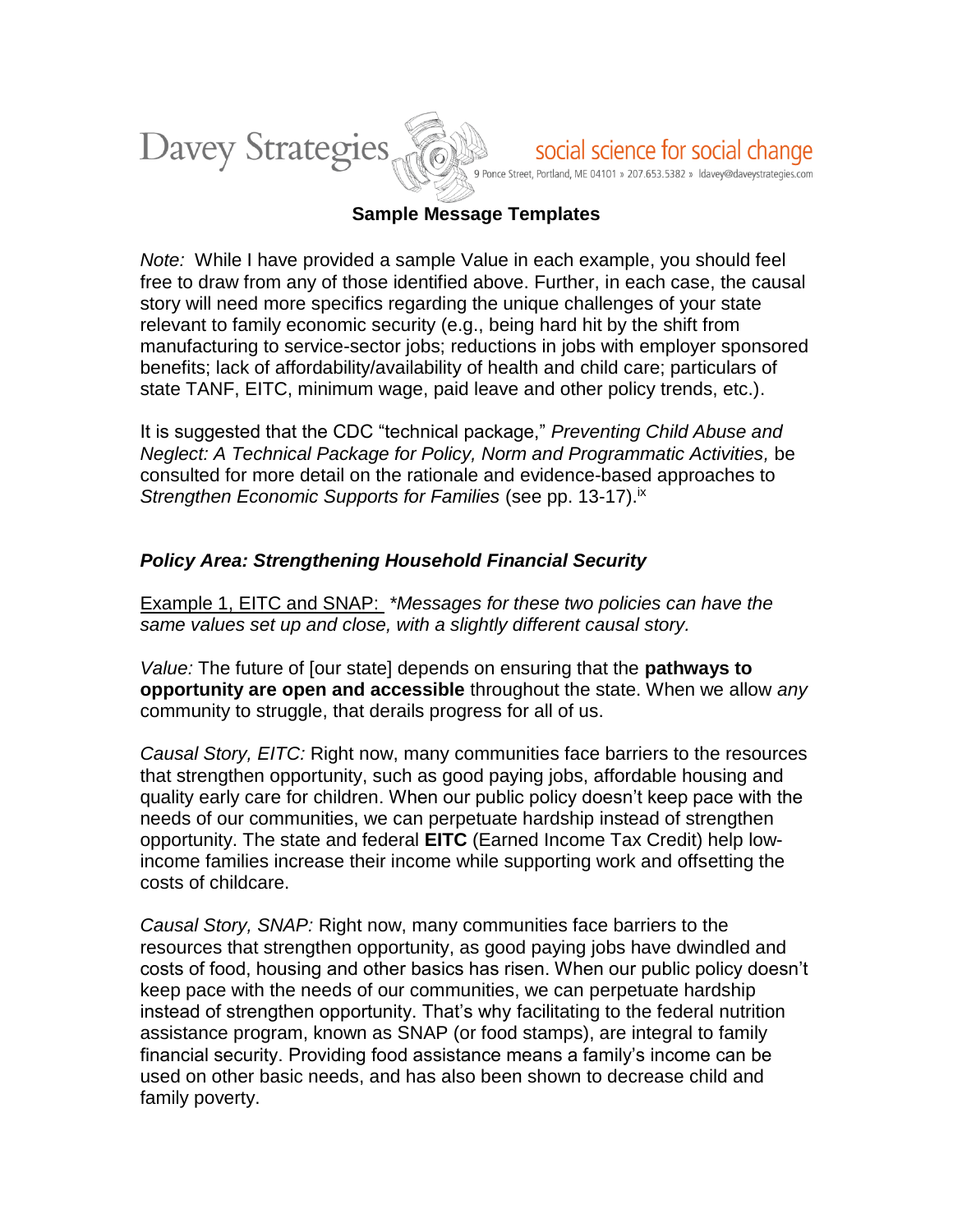*Value:* Our state is only as strong as its communities. And if we want a prosperous future we must support policies that **remove barriers and open pathways** to financial security across for all families.

#### Example 2, Subsidized Child Care:

*Value:* In [our state], we have a long history of working together to solve tough problems. Recent economic trends have created some challenges that we must address if we want our families and communities to thrive.

*Causal story:* The majority of (X% of) children in our state live in households where all adults work. Nonetheless, the availability of steady jobs that pay adequate wages has dwindled, leaving many families struggling to stay in or reach the middle class. The lack of affordable child care is a particular obstacle to family financial security. Since we know that early experiences in a child's life actually shape the architecture of the developing brain, we need to ensure that all children have access to high quality early learning experiences. Subsidized child care provides (vouchers/reduced fees/cash-transfers) to income eligible families offset the cost of quality, full-time child care.

*Value:* If we expect solid outputs we have to invest in solid inputs. Ensuring all families have equal opportunity to provide for children's needs is good for working families, for children, and society as a whole.

### *Policy Area: Family Friendly Work Policies*

\*Colorado's [Family Friendly Workplace Toolkit](http://eccp.civiccanopy.org/resources/toolkits/family-friendly-workplace-toolkit/) is full of terrific arguments for and detail on the benefits of these policies. Their overall message is also very strong, and I include it as a great way to talk about *family friendly policies as an issue*. Following this are templates for *specific* family friendly workplace policies.

#### Example 1, Family Friendly Workplaces

*Value:* We need innovative solutions to the challenges that confront today's workforce, which is a very different workforce than 40-50 years ago. Today, the majority of families have all adults working.

*Causal Story:* Both work and family suffer when we don't have enough flexibility and resources to meet our responsibilities at work and at home. Family friendly policies in the workplace can make a big difference in a parent's ability to raise their children to succeed and participate in the state's future. Family friendly workplaces also benefit employers in the form of increased productivity, improved employee retention and lower absenteeism – they also give employers a competitive advantage in recruiting and retaining skilled employees.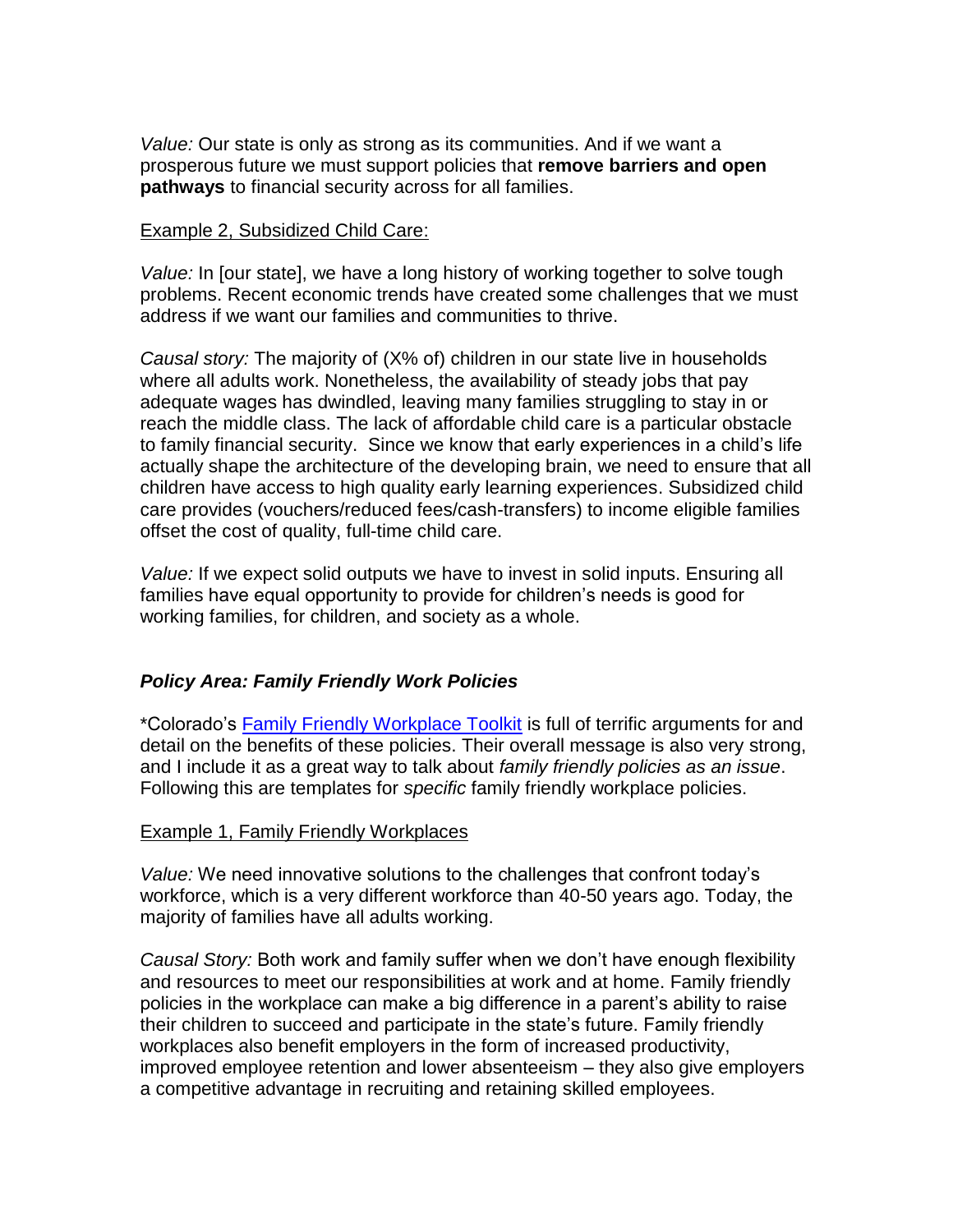*Value:* If businesses want to invest in the future of our state, supporting parents with smart business policies that produce bottom-line results and help strengthen families is a great place to start.

Example 2, Living Wage / Minimum Wage Increase (\*appropriate additions for Minimum Wage Increase efforts noted in blue):

*Value:* In [our state], we have a long tradition of **working together** to solve tough problems. And if we hope to have a prosperous future, we need to apply that **innovative thinking** to current challenges in the financial wellbeing of our workforce.

*Causal story:* Right now, too many jobs don't pay enough for workers to afford basic needs. The cost of groceries, housing and other basics have gone up but wages haven't. That hurts working people *and* slows down the economy. The minimum wage is so low that many full time workers qualify for public assistance. Taxpayers shouldn't be subsidizing low wage employers; they should pay workers enough to live on. It's just common sense that full time jobs should pay enough for people to afford the basics. A living wage/minimum wage helps not just individuals and families, but also our communities and economy. When people have more money to spend it will boost Main Street, create jobs, and help our communities thrive.

*Value:* By **working together to implement common sense solutions**, we can not only ensure financial security for [our state's] families, but also create a better quality of life for all of us in [state].

Example 3, Paid Leave and Flexible Scheduling: *\*Messages for these two policies can have the same values set up and close, with a slightly different causal story.<sup>x</sup>*

*Value:* An economy that leaves a substantial segment of workers far behind the rest of the workforce is contrary to our belief that we are "one nation, indivisible." That's why creating an economy that works for all means supporting economyboosting, not economy-busting jobs.

*Causal Story, Paid Leave*: When people lose paychecks in order to care for themselves or family members, it not only hurts families, it also slows down spending, and ends up affecting all of us. *Paid family medical leave and paid sick days* are designed to protect people from losing income when they are sick, or to care for a family member, or take care of a new baby, and so on. We need to look at all job standards to make sure that jobs boost rather than bust the economy.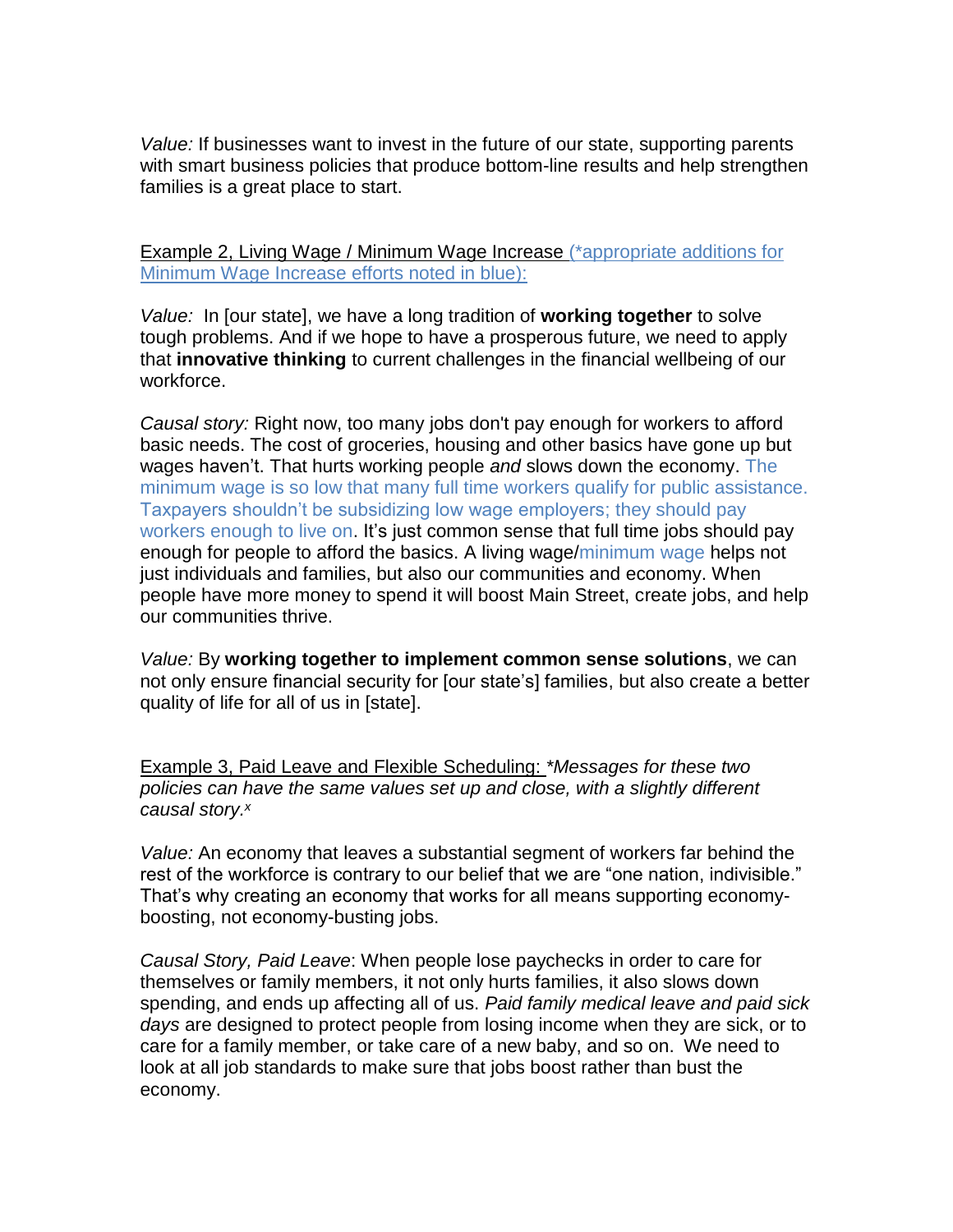*Causal Story, Flexible Scheduling*: Jobs that allow workers to earn more and retain employment are better for the local economy. When workers have more notice of scheduled hours, they are better able to plan for childcare and transportation needs, making getting to work and staying on the job more likely. Likewise, policies that require employers to pay for a minimum of hours when a shift is cancelled, or practices that offer workers more hours before additional part-timers are hired, are ways of ensuring that jobs compensate better.

*Value:* Having an economy that works for all means ensuring work removes instead of creates barriers to financial security.

03/Poverty\_messaging\_memo.pdf.

 $\overline{a}$ 

<sup>i</sup> Milton Rokeach, *The Nature of Human Values* (Free Press, 1973); Robert D. Benford and David A. Snow, "Framing Processes and Social Movements: An Overview and Assessment," *Annual Review of Sociology* 26 (2000): 611–39. ii "PEN: Progressive Economic Narrative" (US Action Education Fund, 2011) http://www.usactioneducationfund.org/pen/the-narrative/; "Shifting the Narrative on Poverty: Messaging Memo" (The Opportunity Agenda, September 2015), https://opportunityagenda.org/sites/default/files/2017-

III "Shifting the Narrative on Poverty: Messaging Memo"; "Vision, Values and Voice: A Social Justice Communications Toolkit" (The Opportunity Agenda, n.d.), https://toolkit.opportunityagenda.org/documents/oa\_toolkit.pdf; Lynn Davey, "Strategies for Framing Racial Disparities: A FrameWorks Institute Message Brief" (FrameWorks Institute, 2009),

http://frameworksinstitute.org/toolkits/race/resources/pdf/disparitiesmessagebrief. pdf.

iv Davey, "Strategies for Framing Racial Disparities: A FrameWorks Institute Message Brief."

<sup>v</sup> Deborah Stone, "Causal Stories and the Formation of Policy Agendas," *Political Science Quarterly* 104, no. 2 (Summer 1989): 281–300.

vi Jonathan Haidt, *The Righteous Mind Why Good People Are Divided by Politics and Religion* (New York: Pantheon, 2012).

vii Meg Bostrom, "Together for Success: Communicating Low-Wage Work as Economy, Not Poverty." (Ford Foundation, Economy that Works Project, 2004). viii "Shifting the Narrative on Poverty: Messaging Memo."

<sup>&</sup>lt;sup>ix</sup> B.L. Fortson et al., "Preventing Child Abuse and Neglect: A Technical Package for Policy, Norm and Programmatic Activities." (Atlanta, GA: National Center for Injury Prevention and Control, Centers for Disease Control, 2016).

<sup>x</sup> Topos Partnership, "Government, the Economy, and We the People: Creating Public Will to Shape an Economy That Works for All" (Public Works: The Demos Center for the Public Sector, October 2009),

http://www.topospartnership.com/wp-content/uploads/2012/05/Government-The-Economy-and-We-The-People.pdf; Topos Partnership, "Framing Job Quality: Scheduling, Paid Leave, and More" (Topos Partnership, April 2015),